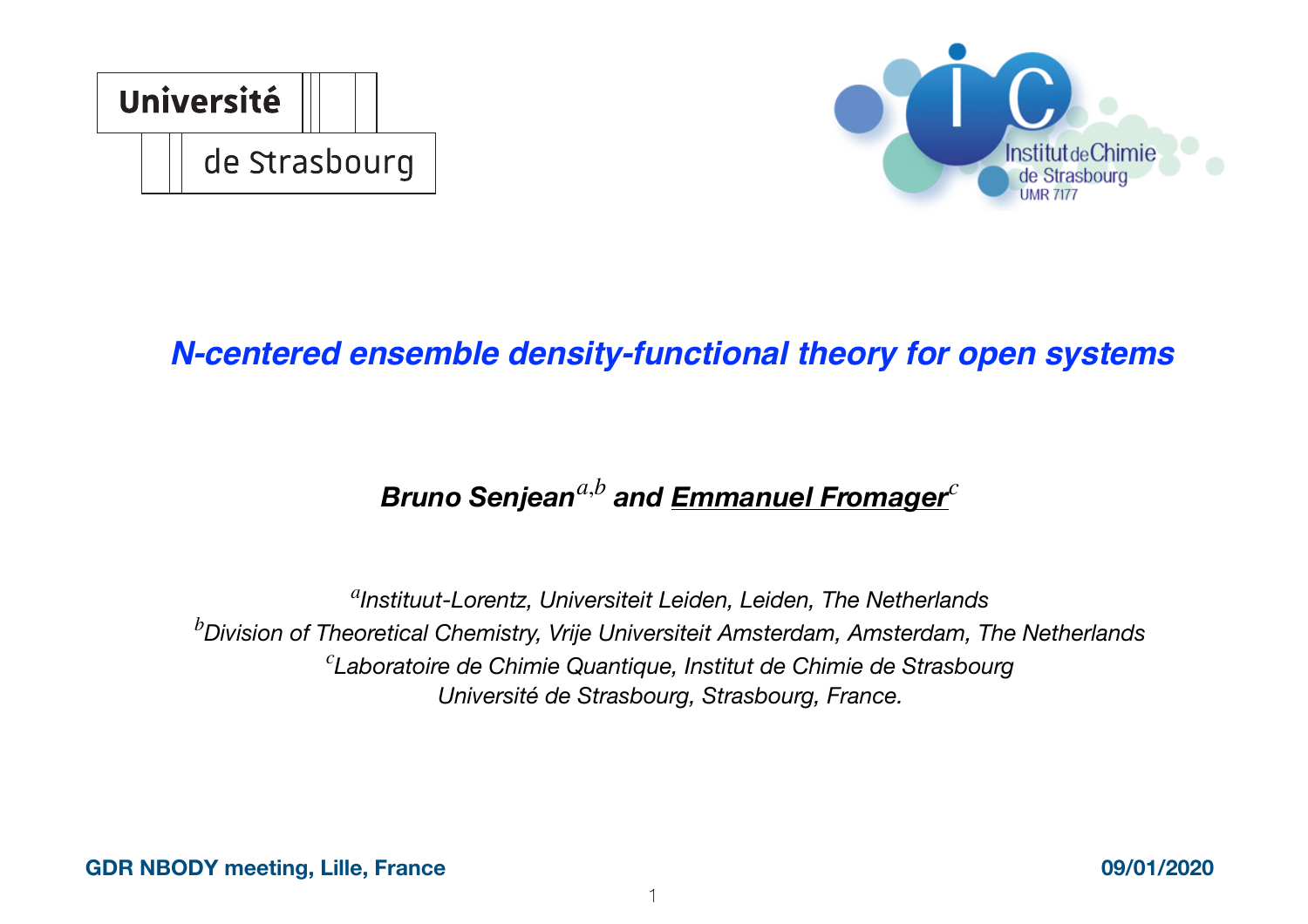#### *DFT for fractional electron numbers*



*J. P. Perdew, R. G. Parr, M. Levy, and J. L. Balduz, Phys. Rev. Lett. 49, 1691 (1982). J. P. Perdew and M. Levy, Phys. Rev. Lett. 51, 1884 (1983).*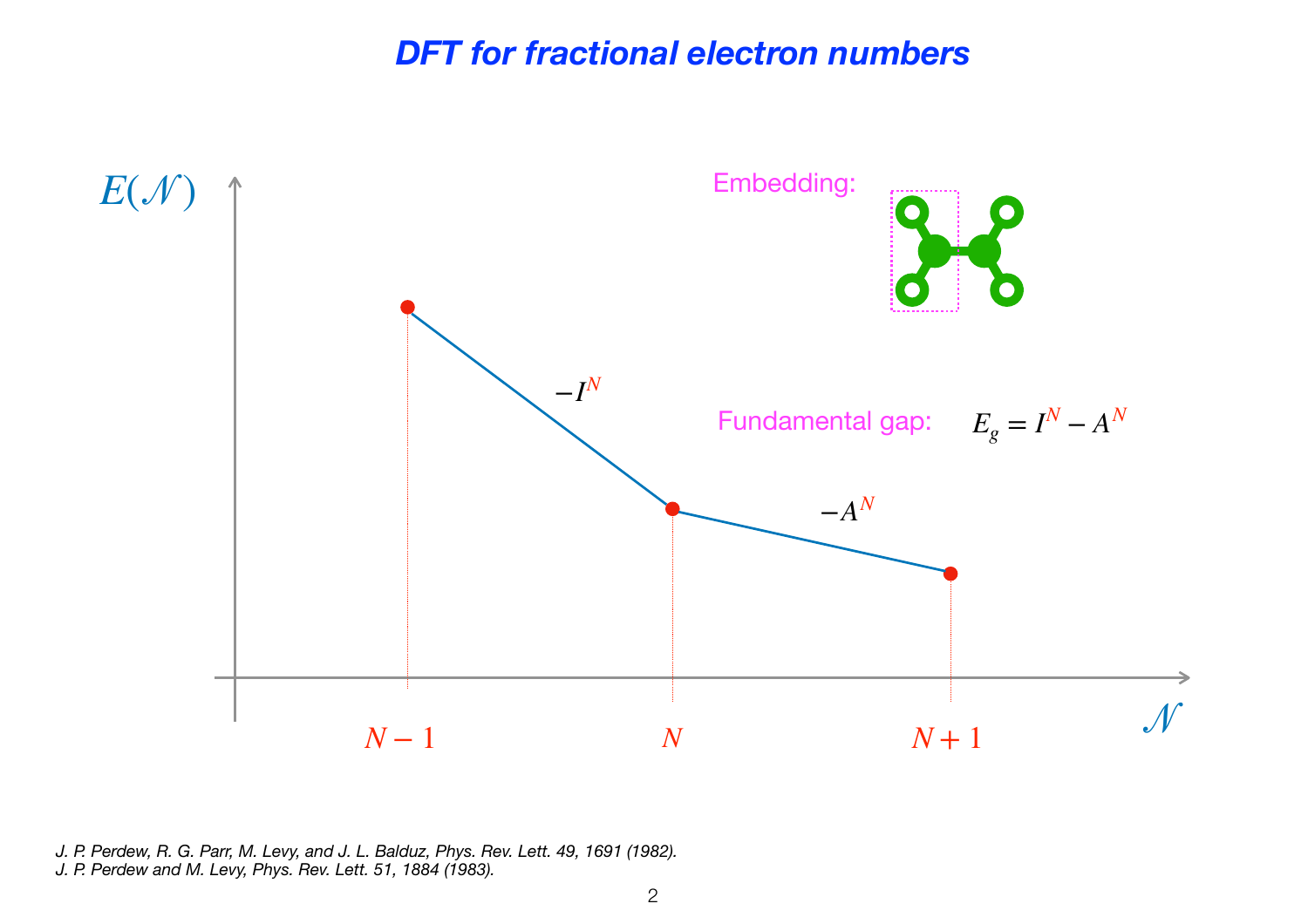*DFT for fractional electron numbers*



*P. Mori-Sánchez, A. J. Cohen, and W. Yang, Phys. Rev. Lett. 100, 146401 (2008).*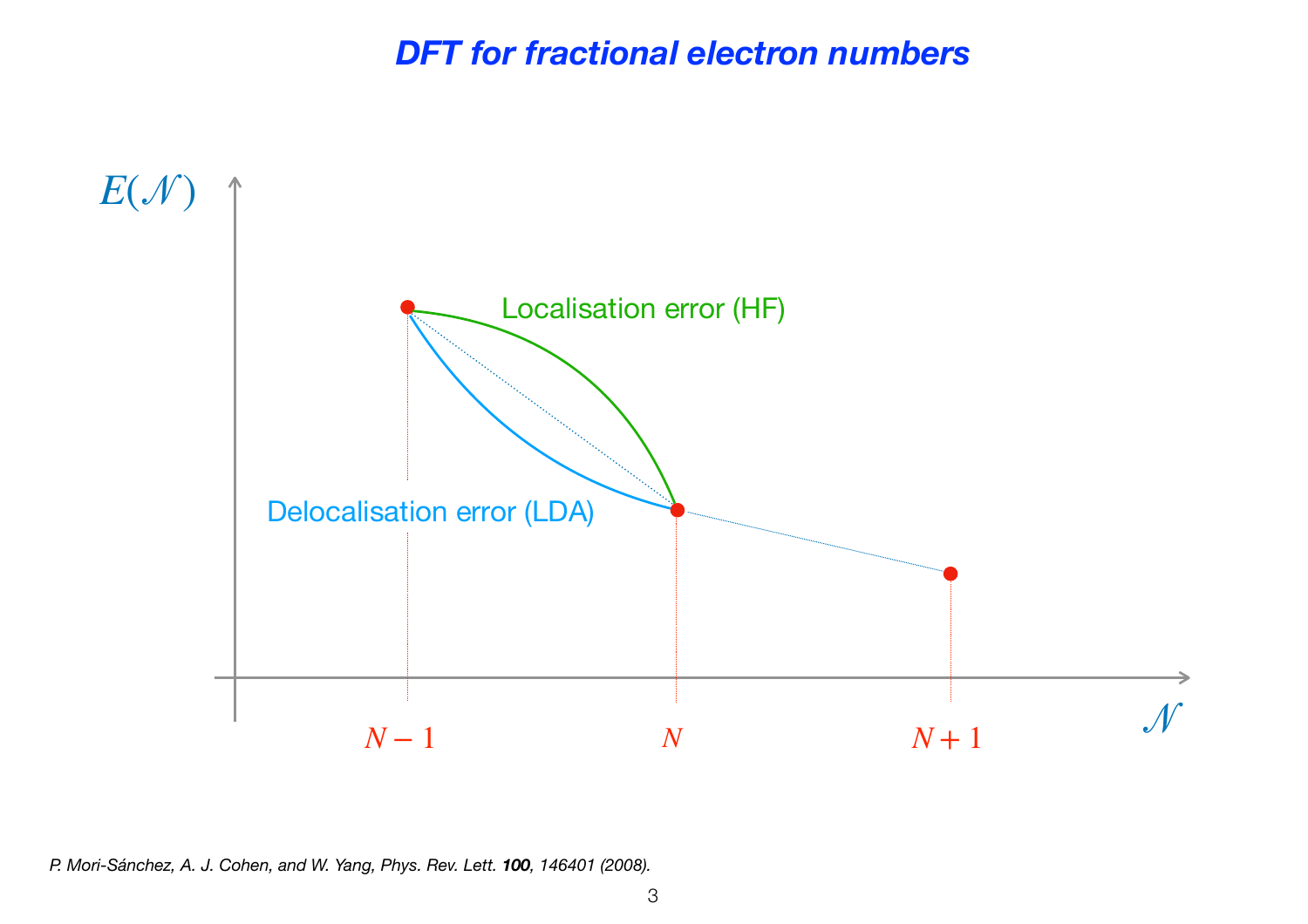#### *DFT for fractional electron numbers*



*J. P. Perdew and M. Levy, Phys. Rev. Lett. 51, 1884 (1983).*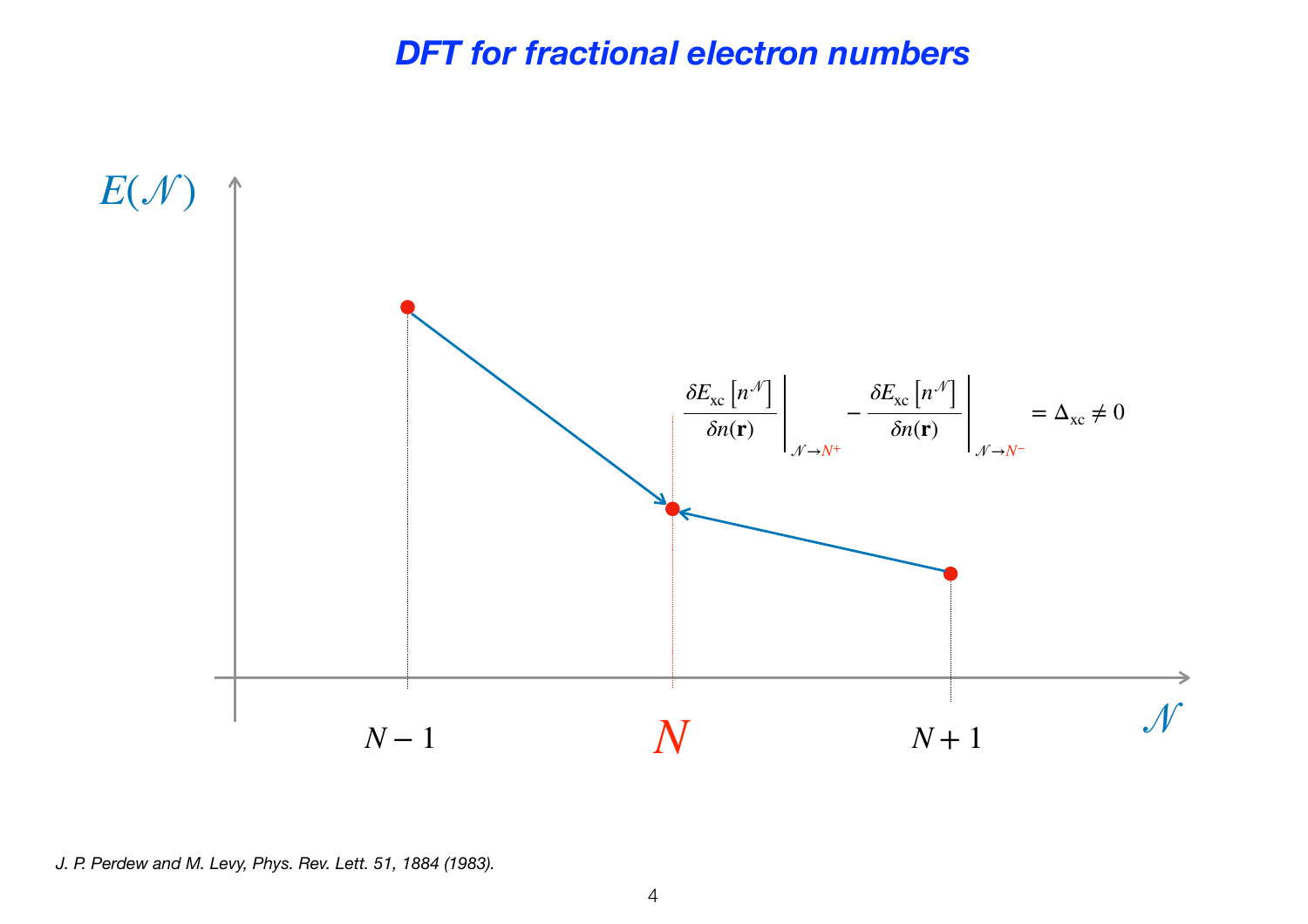## *Density-functional embedding*

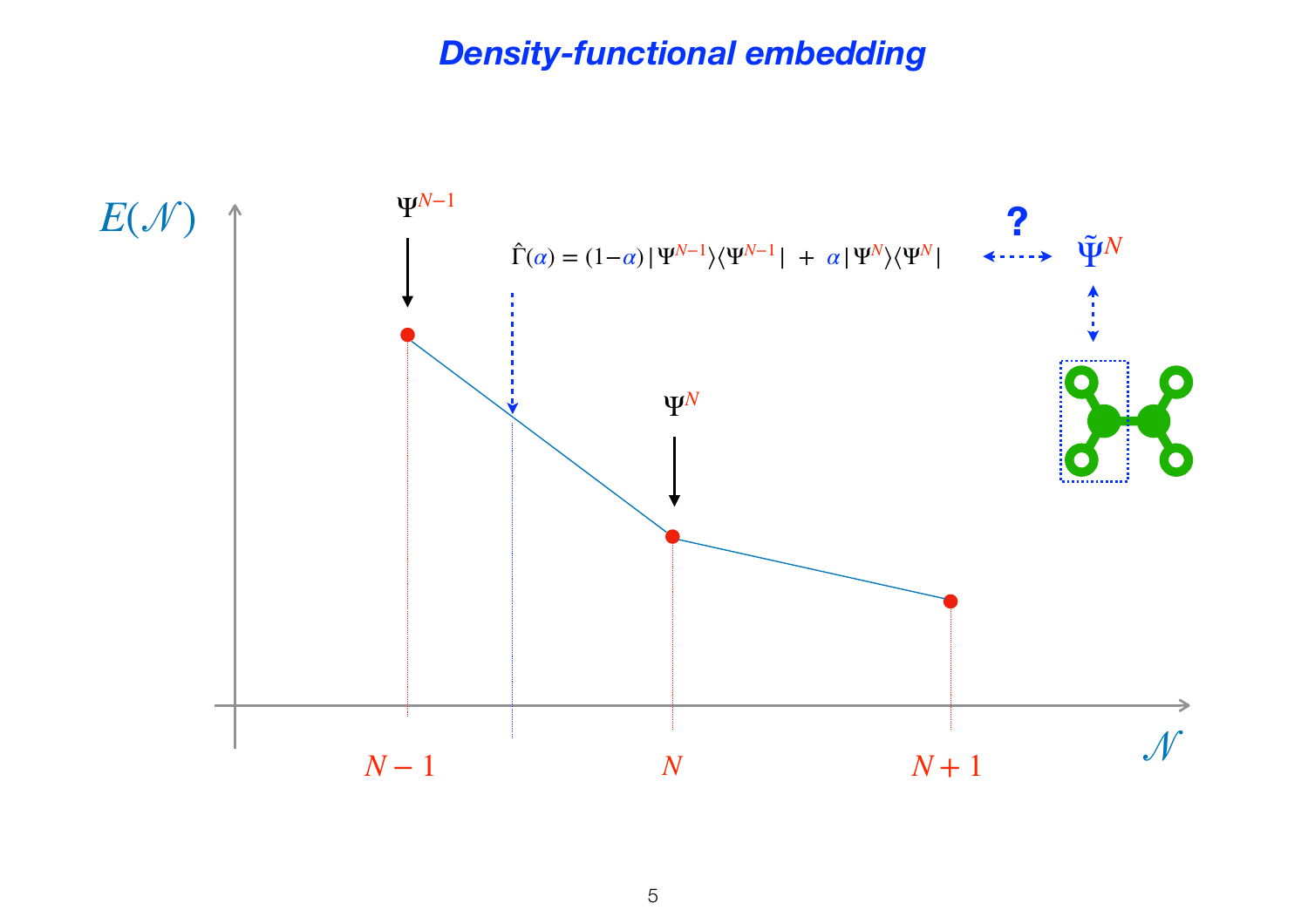#### *N-centered grand canonical ensembles*



<sup>6</sup> *B. Senjean and E. Fromager, Phys. Rev. A 98, 022513 (2018). B. Senjean and E. Fromager, arXiv:1912.07125 (2019).*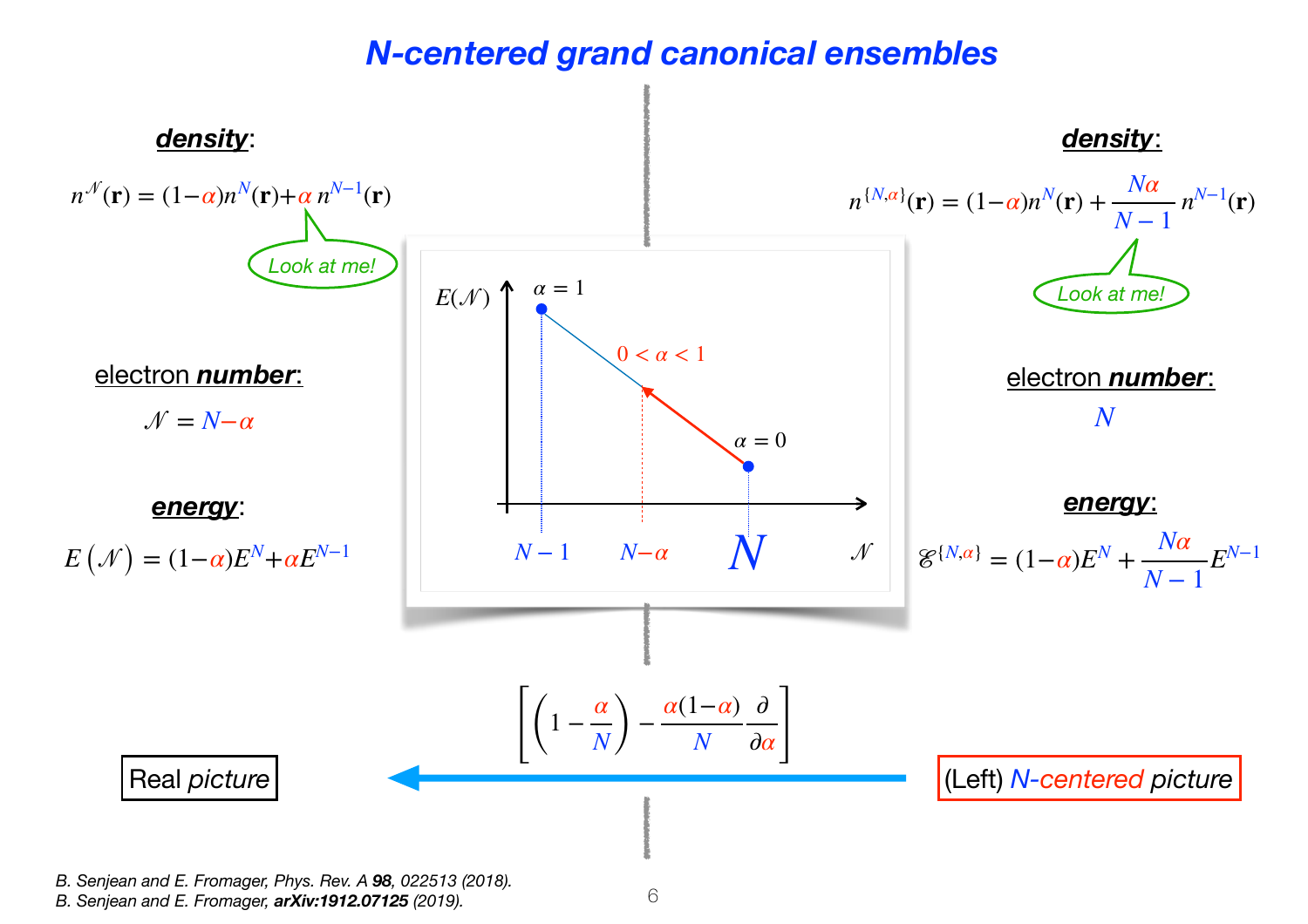#### *DFT for N-centered ensembles*

- The *N*-centered ensemble energy is a *functional* of the *N*-centered *ensemble density*.
- The Hxc functional is now  $\alpha$ -**dependent**:



• *Kohn-Sham equations* in *N*-centered ensemble DFT:

$$
\left[-\frac{\nabla^2}{2} + v_{\text{ext}}(\mathbf{r}) + \frac{\delta E_{\text{Hxc}}^{\{N,\alpha\}}[n]}{\delta n(\mathbf{r})}\right]_{n=n^{\{N,\alpha\}}}\rho_i(\mathbf{r}) = \varepsilon_i^{\{N,\alpha\}}\varphi_i(\mathbf{r})
$$

$$
\varepsilon_i^{\{N,\alpha\}} \to \overline{\varepsilon}_i^{\{N,\alpha\}} = \varepsilon_i^{\{N,\alpha\}} + \frac{E_{\text{Hxc}}^{\{N,\alpha\}}[n] - \int d\mathbf{r} \frac{\delta E_{\text{Hxc}}^{\{N,\alpha\}}[n]}{\delta n(\mathbf{r})} n(\mathbf{r})}
$$

 $n=n^{N,\alpha}$ 

*B. Senjean and E. Fromager, Phys. Rev. A 98, 022513 (2018).* 

• *Levy-Zahariev shift*:

- *B. Senjean and E. Fromager, arXiv:1912.07125 (2019).*
- *M. Levy and F. Zahariev, Phys. Rev. Lett. 113, 113002 (2014).*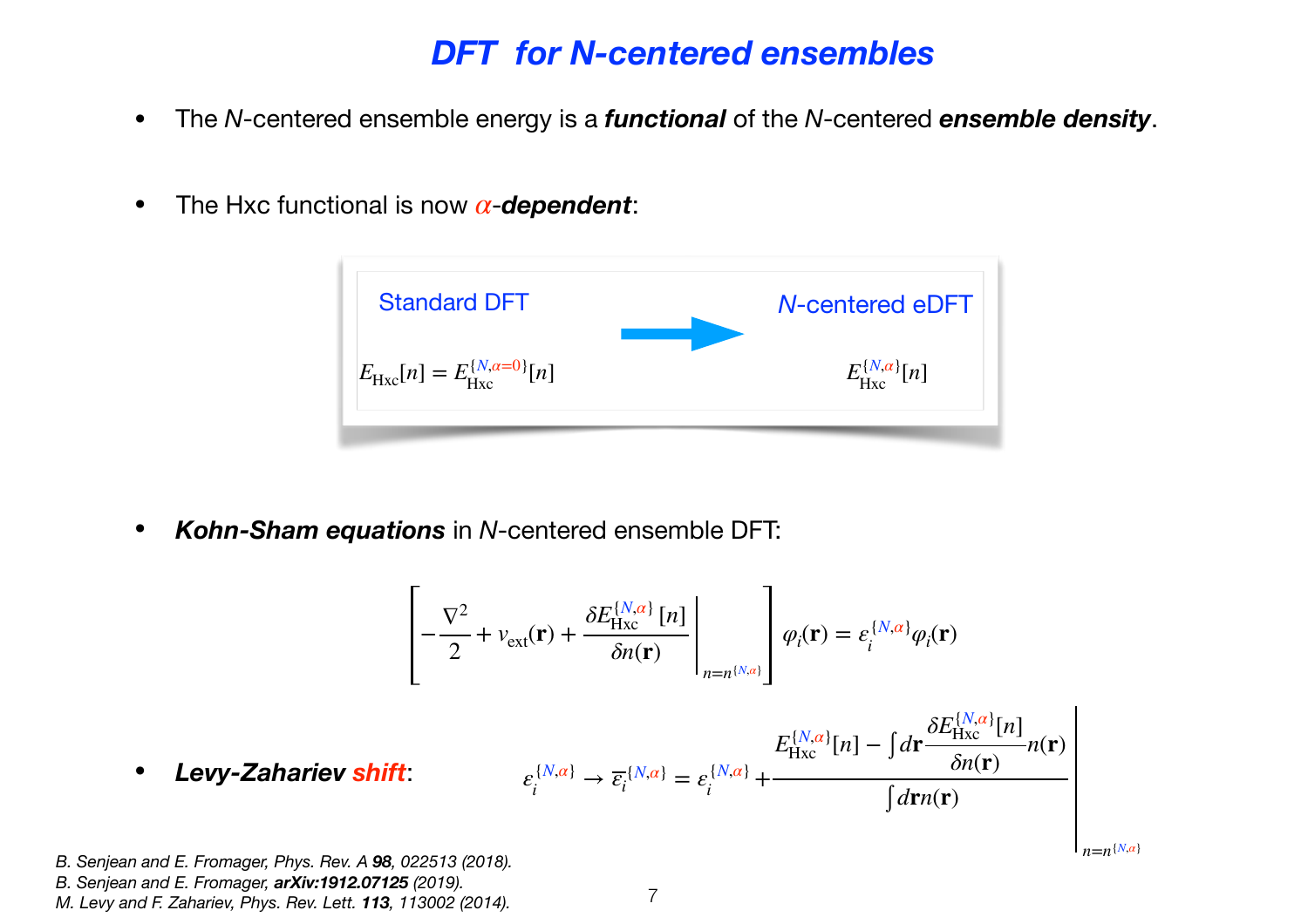#### *Exact energy expression in N-centered eDFT*

*Energy* of the true (open) system with  $\mathcal{N} = N - \alpha$  electrons:

$$
E(\mathcal{N}) = \sum_{i=1}^{N-1} \overline{\varepsilon}_i^{\{N,\alpha\}} + (1-\alpha) \overline{\varepsilon}_N^{\{N,\alpha\}} - \frac{\alpha(1-\alpha)}{N} \frac{\partial E_{\text{Hxc}}^{\{N,\alpha\}}[n]}{\partial \alpha} \Bigg|_{n=n^{\{N,\alpha\}}}
$$

 $\mathbf{r}$ 



*B. Senjean and E. Fromager, arXiv:1912.07125 (2019).*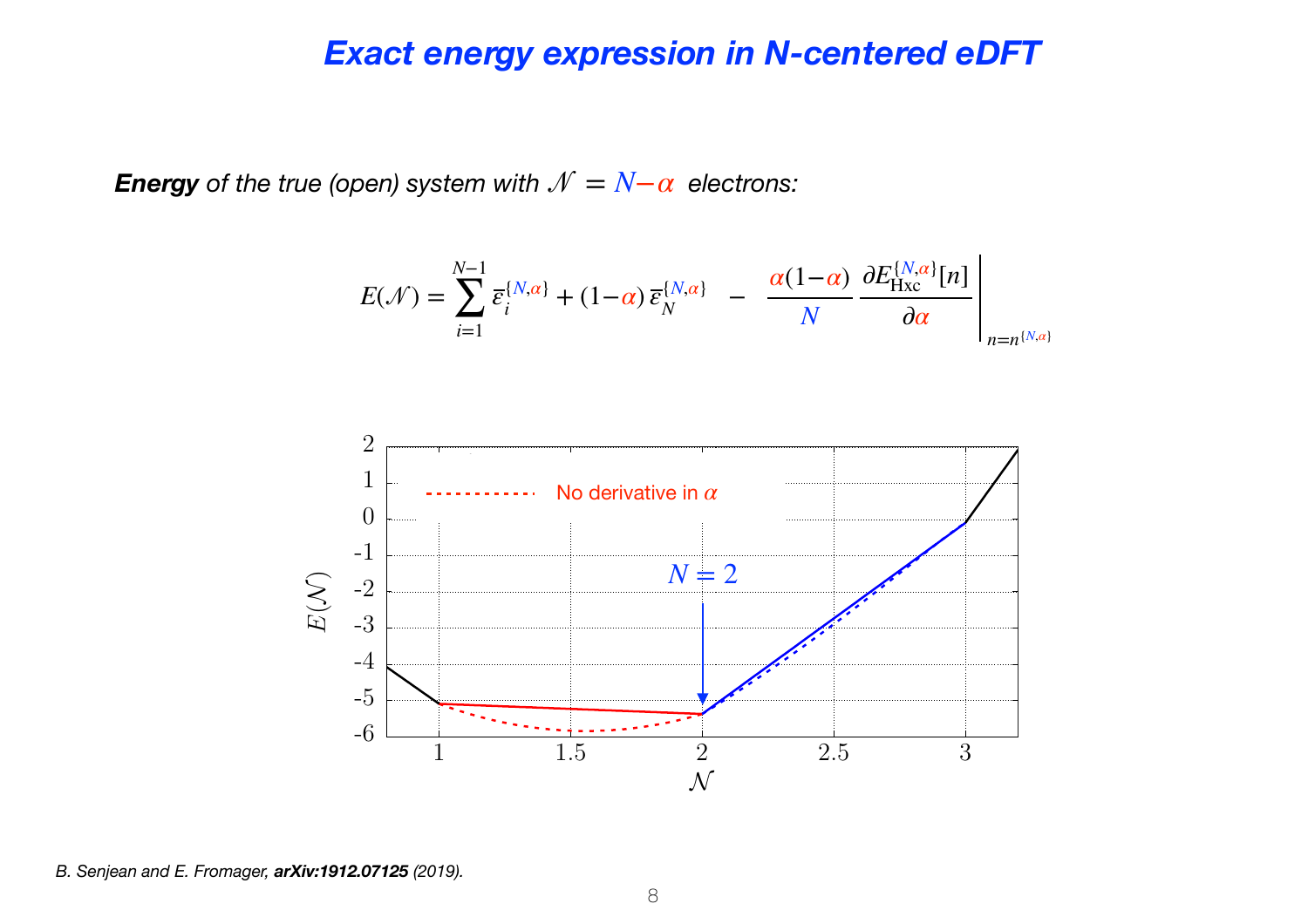#### *Janak's theorem in N-centered eDFT*



*B. Senjean and E. Fromager, arXiv:1912.07125 (2019).*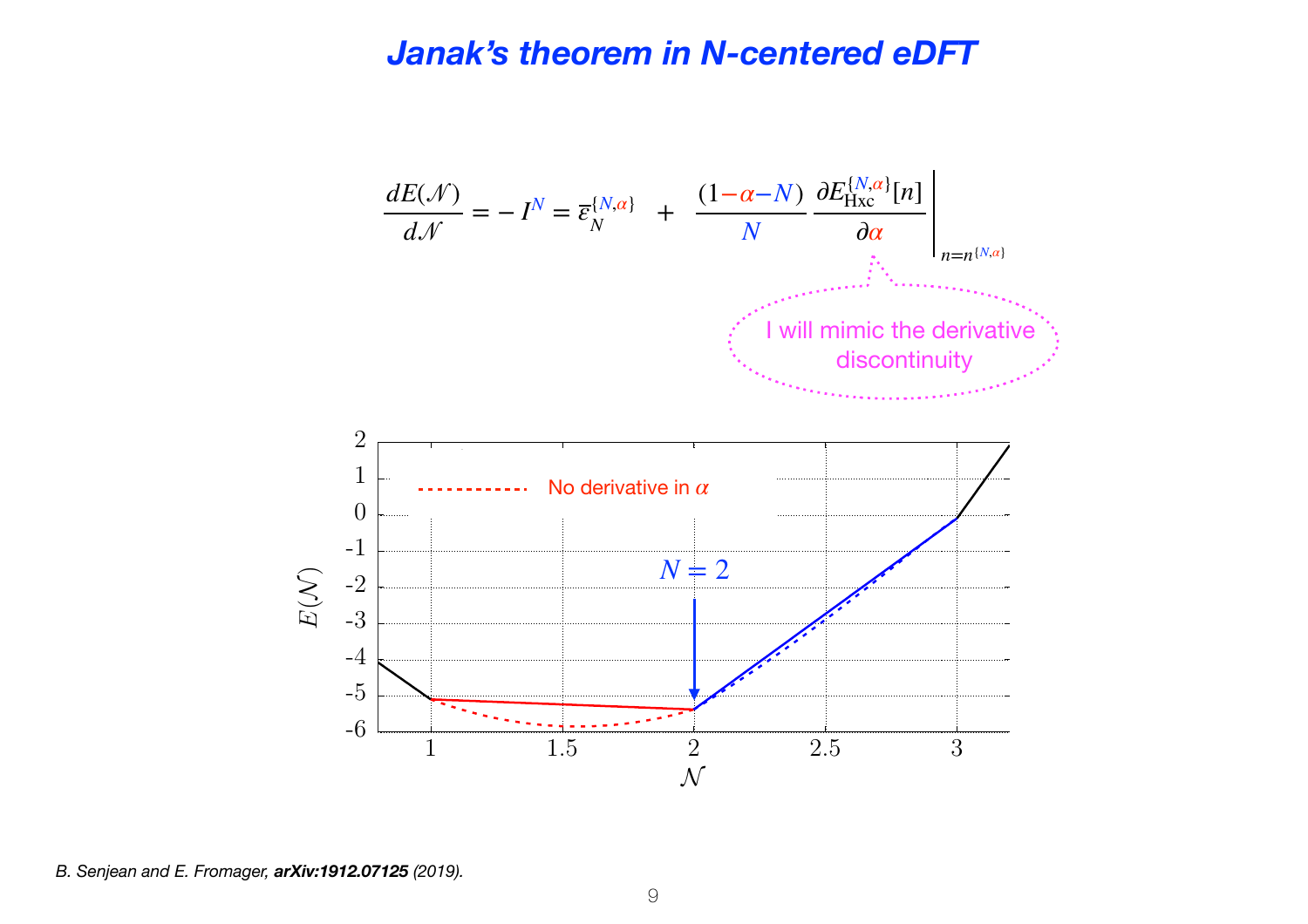## *N-centered ensemble density-functional embedding theory*

Mapping the *N*-centered ensemble density onto a pure state *N*-electron wave function:

$$
\mathcal{E}^{\{N,\alpha\}} = \left[ F^{\{N,\alpha\}}[n] + \int d\mathbf{r} \, v_{\text{ext}}(\mathbf{r}) n(\mathbf{r}) \right]_{n=n^{\{N,\alpha\}}}
$$

*Regular Hohenberg-Kohn functional (* $\alpha = 0$ *)* 

where

and

$$
F[n] \Big|_{n=n^{\{N,\alpha\}}} = \langle \Psi^{\{N,\alpha\}} | \hat{T} + \hat{W}_{ee} | \Psi^{\{N,\alpha\}} \rangle
$$

 $F^{\{N,a\}}[n] = F[n] + \Delta F^{\{N,a\}}[n]$ 



*B. Senjean and E. Fromager, arXiv:1912.07125 (2019). S. Sekaran, B. Senjean, and E. Fromager, work in progress.* 10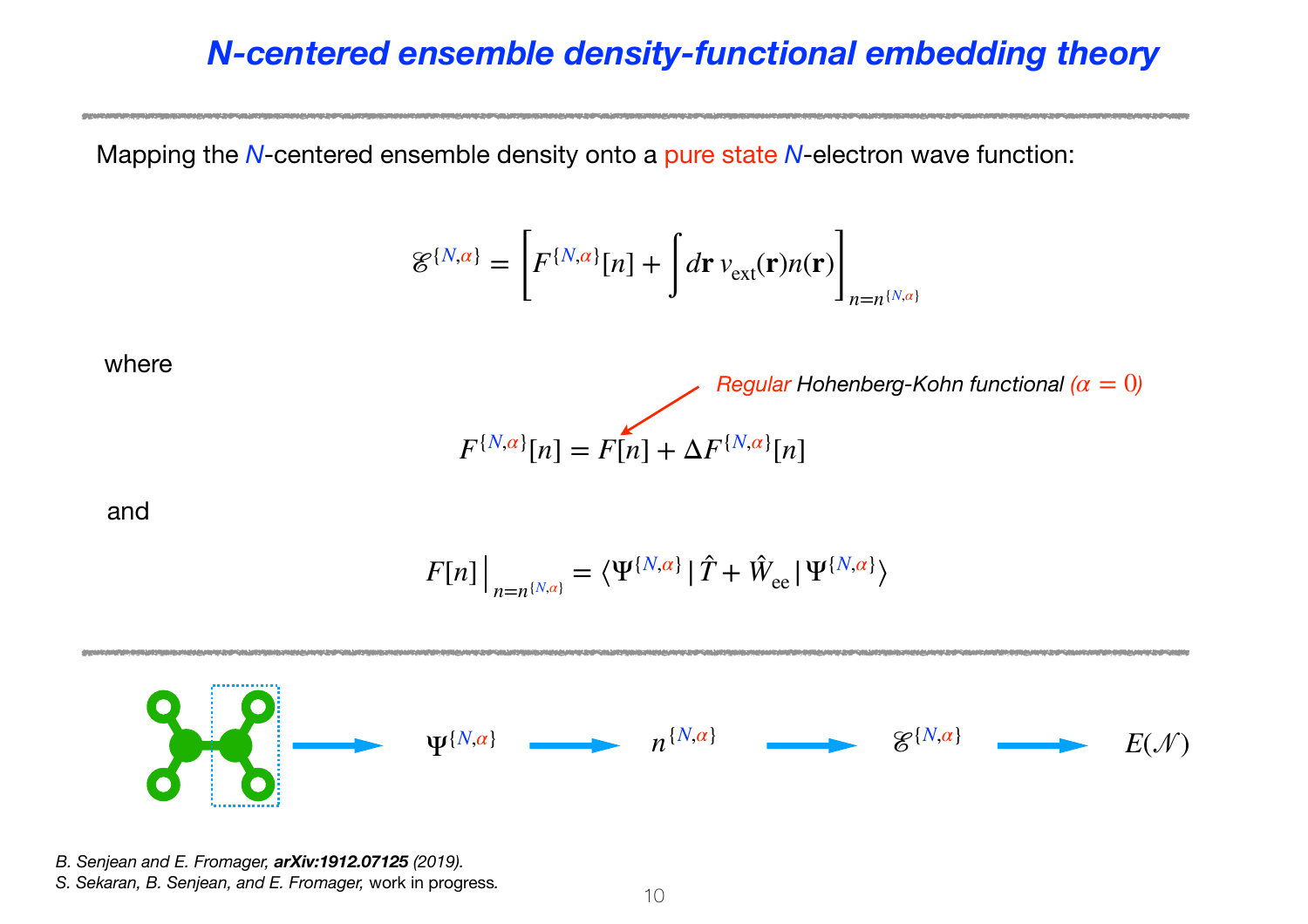## *Conclusions and perspectives*

- *<sup>N</sup>*-centered ensemble DFT is an *alternative formulation of DFT* for open systems.
- The auxiliary *N*-centered ensemble density integrates to an *integral* number of electrons.
- It allows for an *exact embedding* of pure state many-body wave functions.
- The  $\alpha$ -dependence in the density functionals is the *key quantity to model*.
- (Semi-) local functionals can be extracted from *finite* uniform electron gas models: *collaboration with Pierre-François Loos (a.k.a. T2).*
- $\alpha$ -independent *v*-representability domains might be obtained through *regularization*: *collaboration with Z. Belhachmi and G. Grenthe (Mulhouse/Strasbourg).*

**References:** 

*B. Senjean and E. Fromager, Phys. Rev. A 98, 022513 (2018).* 

*B. Senjean and E. Fromager, arXiv:1912.07125 (2019).*